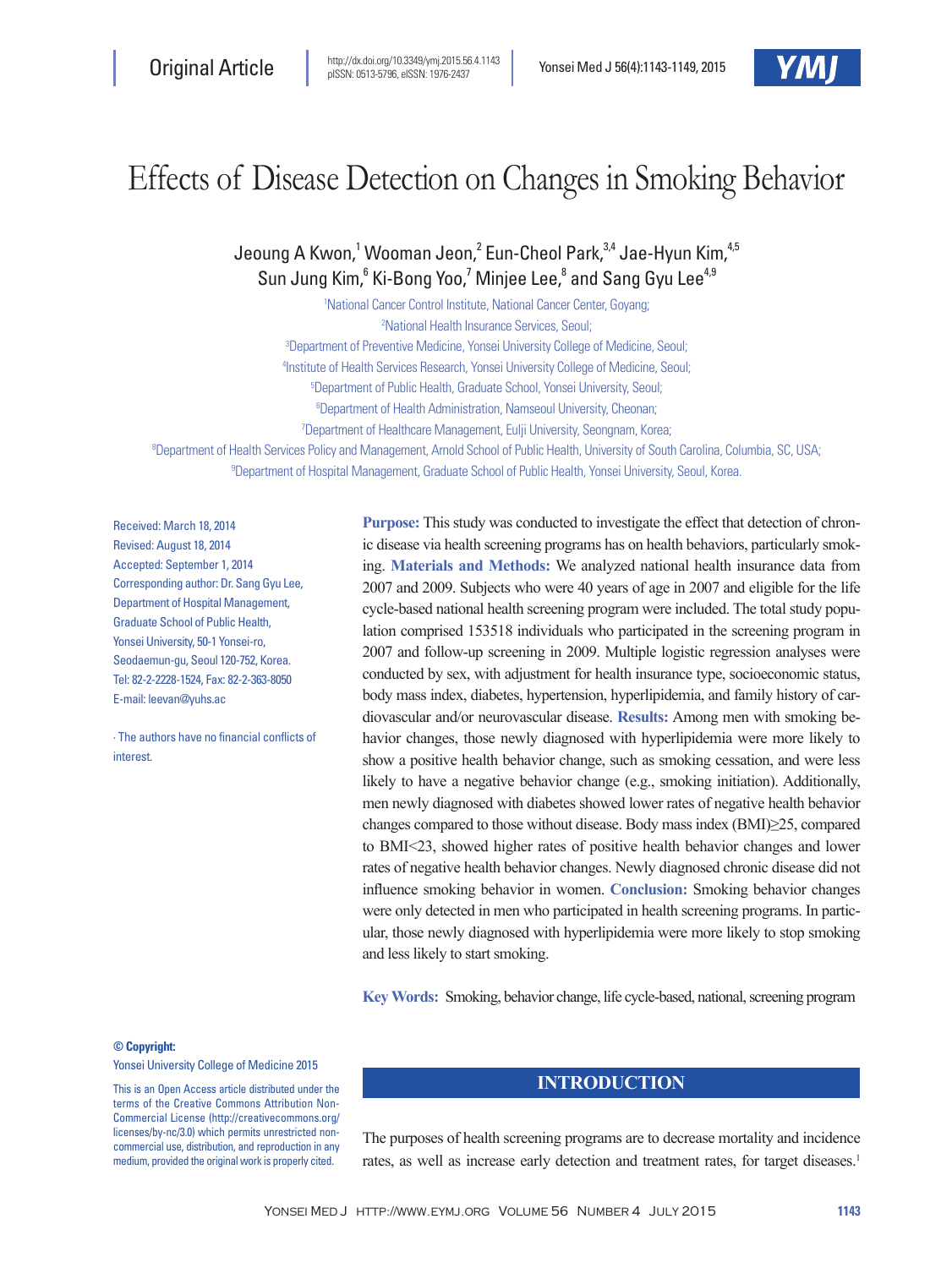Screening is thus considered to be a form of secondary prevention against disease.<sup>2</sup> Nevertheless, while screening programs are commonly offered as part of preventive health services in many countries, participation rates play a significant role in increasing the benefits thereof.<sup>3</sup>

In Korea, a nationwide health screening program was initiated in 1980, targeting individuals with chronic diseases working for the government or in schools.<sup>2</sup> In 1995, the Ministry of Health and Welfare initiated the General Health Screening Program (GHSP)<sup>2</sup> to include local and corporate subscribers with National Health Insurance (NHI). In 2007, a new life cycle-based national health screening program was implemented to overcome the limitations of the GHSP.<sup>4</sup> This program targeted participants aged 40 and 66 years to capture health transitions in their life cycle: middle age begins around the age of 40 years, at which time the incidence of chronic disease increases;<sup>5</sup> old age begins around 66 years, at which time geriatric approaches to health promotion are needed.<sup>6</sup> In contrast to the GHSP, the life cycle-based national health screening program provides follow-up consultation services after screening to modify participants' health behaviors.1 The National Health Insurance Corporation (NHIC) reported that 69.8% of the participants were satisfied with this program, and 65% felt that it was superior to the GHSP.7 Furthermore, the NHIC stated that participants who completed primary and secondary screening in 2009 and 2011, respectively, were more likely to change their lifestyles (41%) than were those who participated only in primary screening in 2009 (29%).<sup>8</sup>

Kasl and Cobb9,10 defined health behaviors as "any activity undertaken by a person who believes himself to be healthy for the purpose of preventing disease or detecting disease in an asymptomatic stage." To explain health behavior changes, social psychologists in the US introduced the health belief model in the 1950s to evaluate "the widespread failure of people to accept disease preventives or screening tests for the early detection of asymptomatic disease."9,11 Variables affecting health behavior, such as demographic, sociopsychological, and structural variables, were identified.12 In addition to these variables, several dimensions affecting health behavior changes were established; these included perceived susceptibility, severity, benefits, and barriers.<sup>12,13</sup> Rosenstock<sup>13</sup> stated that the levels of perceived susceptibility and severity influence an individual's actions, and perceived benefits help to determine preferred paths of action. Some form of stimulation is needed in the decision-making process: it may be internal, such as symptoms, or external, such as mass

media communications, interpersonal interactions, or reminder postcards from health care providers.13 New detection of diseases via health screening programs could increase one's perceived susceptibility and severity, and newly diagnosed individuals who participate in a physician consultation program could gain perceived benefits of guided decisions on courses of action.

The effect of disease detection via health screening programs on health behavior changes is an important issue in health care. Regarding smoking behavior, Hsu, et al. discovered a positive effect on smoking behavior with cancer diagnosis.14,15 Also, Neutel, et al.16 reported that newly diagnosed hypertensive patients often quit smoking. Accordingly, the purpose of this study was to investigate the effect that detection of chronic disease via health screening programs has on health behaviors, particularly smoking.

## **MATERIALS AND METHODS**

#### **Subjects**

The baseline age of the study subjects was 40 years in 2007 and 42 years in 2009. A total of 312480 individuals participated in the life cycle-based national health screening program in 2007, and 194238 of these participants completed follow-up screening in 2009. After excluding participants who did not participate in one of the screening sessions, as well as those for whom data for variables were missing and had unclear responses, the final study population was 153518 (77307 men and 76211 women).

The subjects were recruited from the NHIC; all were aged 40 years and were eligible for the life cycle-based national health screening program (e.g., covered by NHI or Medical aid) in 2007.<sup>2</sup> The NHIC and public health centers campaigned (including by mail) to increase the participation rate among the target population. Qualified clinics, hospitals, and public health centers provided the screening service. Targeted individuals were allowed to select a screening center.

#### **Variables**

Independent variables were divided into two groups: demographic factors [health insurance type (local or corporate), socioeconomic status (average monthly income in quartiles, and Q4 is the highest income), and body mass index (BMI;  $\langle 23, 23 \rangle$  to  $\langle 25, 23 \rangle$ ] and health status [family history of cardiovascular (CV) and/or neurovascular (NV) disease (heart disease and stroke; yes/no); status of diabetes, hyper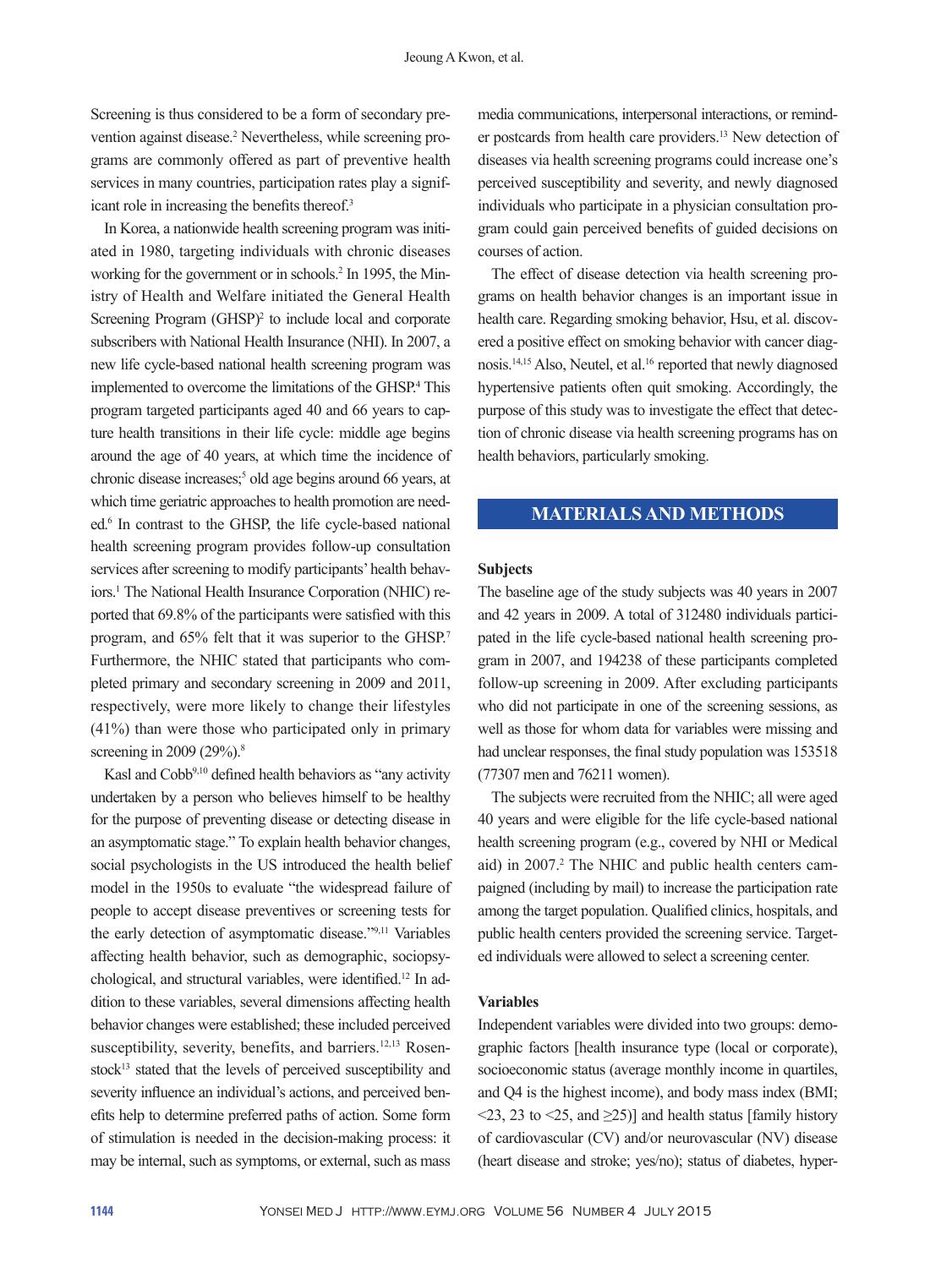tension, and hyperlipidemia (none, known, and newly diagnosed)]. "No disease" was defined as no history of disease and no disease in 2007. "Known disease" was defined as a history of disease and diagnosed with disease in 2007. "Newly diagnosed with disease" was defined as no history of disease and a new diagnosis.

Changes in smoking behavior (positive, none, negative) was used to characterize the dependent variable (Fig. 1). "Positive change" was defined as smoking cessation (smoker in 2007, ex-smoker in 2009). "No change" was defined as no smoking behavior change between 2007 and 2009. "Negative change" was defined as smoking initiation (ex-smoker or nonsmoker in 2007, smoker in 2009).

#### **Statistical analysis**

Multiple logistic regression analyses were conducted adjusting for health insurance type, socioeconomic status, BMI, diabetes, hypertension, hyperlipidemia, and family history of CV and/or NV disease. This study conducted multiple logistic regression analyses for two groups, current smoker group and ex-smoker or non-smoker group in 2007. We analyzed the current smoker group for smoking cessation and the exsmoker or non-smoker group for smoking initiation. The analysis was stratified by sex due to differences in smoking characteristics between men and women.17 Statistical analyses were performed using SAS software (version 9.2; SAS Institute Inc., Cary, NC, USA).

#### **RESULTS**

Table 1 shows the baseline characteristics of the study popu-

lation. A total of 153518 individuals (77307 men and 76211 women; 94193 non-smokers, 20403 ex-smokers, 38922 current smokers) participated in screening in 2007. In 2007, 3466 individuals (1443 non-smokers, 611 ex-smokers, 1412 current smokers) were newly diagnosed with diabetes; 9823 (4388 non-smokers, 1944 ex-smokers, 3491 current smokers) were newly diagnosed with hypertension; and 22023 (8863 nonsmokers, 4059 ex-smokers, 9101 current smokers) were newly diagnosed with hyperlipidemia.

Changes in smoking behavior during the study period are described in Table 2. Most (97.6%) individuals who were non-smokers in 2007 remained ex-smokers or non-smokers in 2009; 2.4% were current smokers in 2009. Most (83.8%) individuals who were ex-smokers in 2007 retained this status, although 16.2% were current smokers in 2009. Similarly, most (87.0%) individuals who were current smokers in 2007 continued to smoke, although 13.0% were ex-smokers or non-smokers in 2009.

Table 3 and 4 show the results of the multiple logistic regression analyses of changes in smoking behavior. Table 3 lists the results of a positive change in smoking behavior among current smokers in 2007. The analysis revealed no significant relationship among women. In men, the risk of smoking cessation was 1.11 [95% confidence interval (CI), 1.03‒1.20] times higher for men newly diagnosed with hyperlipidemia in 2007 than among those who had never had hyperlipidemia. Smoking cessation was 1.33 (95% CI, 1.05‒1.68) times higher for men who had known diabetes in 2007 than among those who had never had diabetes. The risk of smoking cessation was  $1.06$  (95% CI, 0.95-1.19) times higher for men newly diagnosed with hypertension in 2007 than among those who had never had hypertension, al-

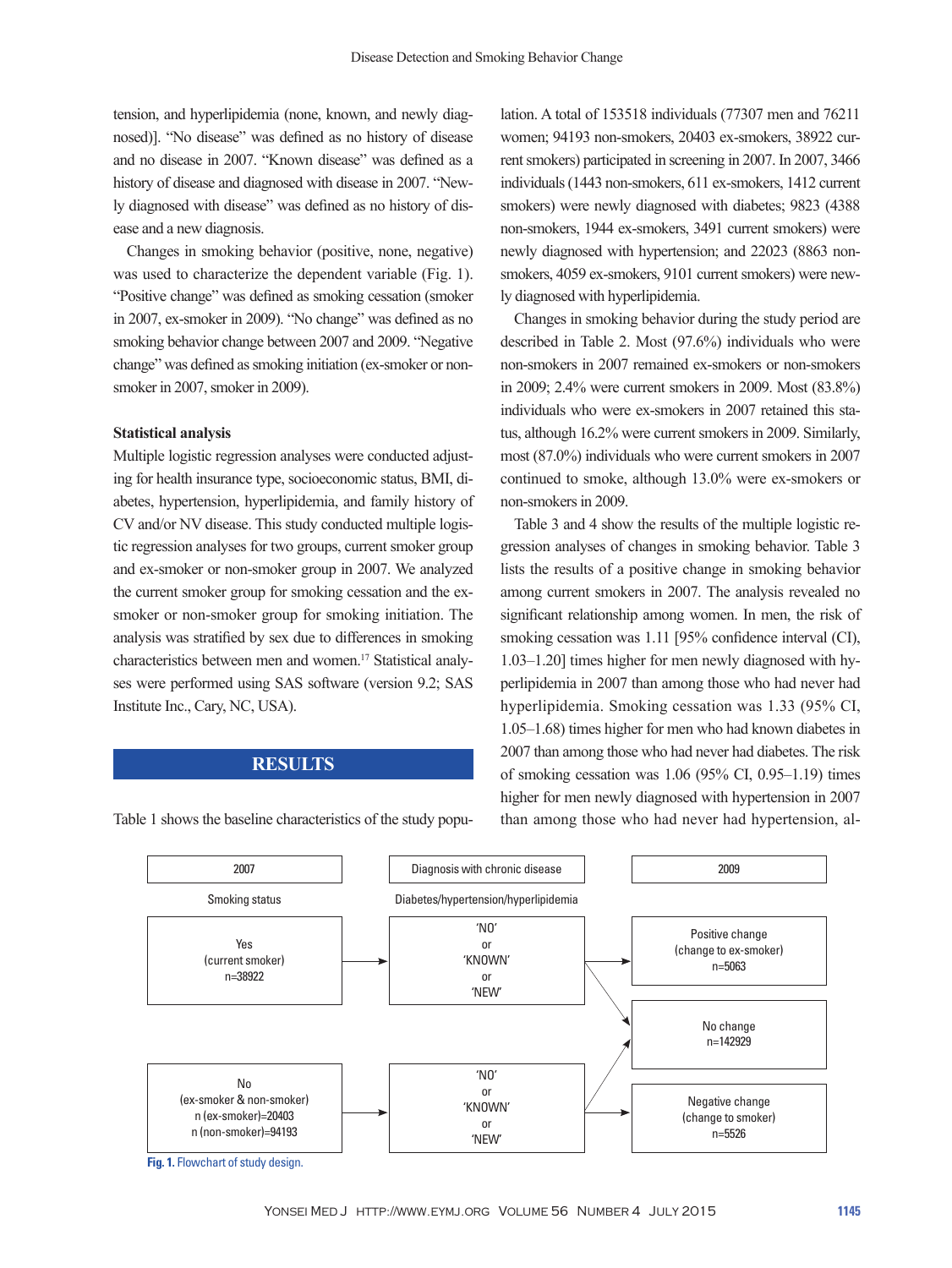though the result was not statistically significant. The risk of smoking cessation was  $1.17$  (95% CI,  $1.01-1.35$ ) times higher among men with BMI≥25, compared to men with BMI<23. Table 4 shows the results of a negative change in smoking behavior among ex-smokers or non-smokers in 2007. Among men, the risk of smoking initiation was 0.75 (95% CI, 0.64–0.88) times and 0.79 (95% CI, 0.73–0.85) times lower for those newly diagnosed with diabetes or hyperlipidemia in 2007 than among those who had never had diabetes or hyperlipidemia, respectively. The risk of smoking initiation was  $1.55$  (95% CI,  $1.31-1.82$ ) times higher for those with known hypertension in 2007 than among those who had never had hypertension. The risk of smoking initiation was  $0.62$  (95% CI, 0.55–0.69) times lower among men with BMI≥25, compared to men with BMI<23. There were no significant results in women.

## **Table 1.** Characteristics of Subjects at Baseline (2007)

#### **DISCUSSION**

In this study, to investigate the relationship between disease detection by screening programs and changes in smoking behavior, changes among women and men were analyzed with adjustment for health insurance type, socioeconomic status, BMI, diabetes, hypertension, hyperlipidemia, and family history of CV and/or NV disease.

In this study, the probability of smoking cessation among current smokers was higher among men with newly diagnosed hyperlipidemia and smoking initiation among ex-smoker or non-smoker was lower among men with newly diagnosed diabetes or hyperlipidemia, compared to those without disease, respectively. Meanwhile, studies have mentioned that hyperlipidemia patients are more likely to not know of their disease before being diagnosed by a doctor, compared to those with

| Variables                                              | Total, $n$ $\left(\frac{9}{6}\right)$ | Non-smoker, $n$ $\left(\frac{9}{0}\right)$ | Ex-smoker, $n$ $\left(\frac{9}{6}\right)$ | Current smoker, $n$ (%) | $p$ value |
|--------------------------------------------------------|---------------------------------------|--------------------------------------------|-------------------------------------------|-------------------------|-----------|
| Total                                                  | 153518 (100.0)                        | 94193 (61.4)                               | 20403 (13.3)                              | 38922 (25.4)            |           |
| Sex                                                    |                                       |                                            |                                           |                         | < 0.0001  |
| Men                                                    | 77307 (50.4)                          | 20116 (26.0)                               | 19691 (25.5)                              | 37500 (48.5)            |           |
| Women                                                  | 76211 (49.6)                          | 74077 (97.2)                               | 712(0.9)                                  | 1422(1.9)               |           |
| Health insurance type                                  |                                       |                                            |                                           |                         |           |
| Local                                                  | 33871 (22.1)                          | 24440 (72.2)                               | 3242 (9.6)                                | 6189 (18.3)             |           |
| Corporate                                              | 119647 (77.9)                         | 69753 (58.3)                               | 17161 (14.3)                              | 32733 (27.4)            |           |
| Socioeconomic status                                   |                                       |                                            |                                           |                         | < 0.0001  |
| Q1                                                     | 38364 (25.0)                          | 27949 (72.9)                               | 3054 (8.0)                                | 7361 (19.2)             |           |
| Q2                                                     | 38393 (25.0)                          | 22086 (57.5)                               | 4961 (12.9)                               | 11346 (29.6)            |           |
| Q <sub>3</sub>                                         | 38370 (25.0)                          | 21187 (55.2)                               | 6124(16.0)                                | 11059 (28.8)            |           |
| Q <sub>4</sub>                                         | 38391 (25.0)                          | 22971 (59.8)                               | 6264(16.3)                                | 9156 (23.9)             |           |
| Body mass index                                        |                                       |                                            |                                           |                         | < 0.0001  |
| $<$ 23                                                 | 107808 (70.2)                         | 72433 (67.2)                               | 11589 (10.8)                              | 23786 (22.1)            |           |
| $23 \leq$ and $\leq$ 25                                | 39489 (25.7)                          | 18938 (48.0)                               | 7502 (19.0)                               | 13049 (33.0)            |           |
| $25 \le$                                               | 6221(4.1)                             | 2822 (45.4)                                | 1312(21.1)                                | 2087 (33.6)             |           |
| <b>Diabetes</b>                                        |                                       |                                            |                                           |                         | < 0.0001  |
| No diabetes                                            | 147504 (96.1)                         | 91478 (62.0)                               | 19361 (13.1)                              | 36665 (24.9)            |           |
| Known diabetes                                         | 2548(1.7)                             | 1272 (49.9)                                | 431 (16.9)                                | 845 (33.2)              |           |
| Newly diagnosed                                        | 3466(2.3)                             | 1443(41.6)                                 | 611 (17.6)                                | 1412 (40.7)             |           |
| Hypertension                                           |                                       |                                            |                                           |                         | < 0.0001  |
| No hypertension                                        | 138067 (89.9)                         | 87044 (63.0)                               | 17277(12.5)                               | 33746 (24.4)            |           |
| Known hypertension                                     | 5628 (3.7)                            | 2761 (49.1)                                | 1182 (21.0)                               | 1685 (29.9)             |           |
| Newly diagnosed                                        | 9823 (6.4)                            | 4388 (44.7)                                | 1944 (19.8)                               | 3491 (35.5)             |           |
| Hyperlipidemia                                         |                                       |                                            |                                           |                         | < 0.0001  |
| No hyperlipidemia                                      | 128088 (83.4)                         | 84022 (65.6)                               | 15526(12.1)                               | 28540 (22.3)            |           |
| Known hyperlipidemia                                   | 3407(2.2)                             | 1308 (38.4)                                | 818 (24.0)                                | 1281 (37.6)             |           |
| Newly diagnosed                                        | 22023 (14.4)                          | 8863 (40.2)                                | 4059 (18.4)                               | 9101 (41.3)             |           |
| Family history of cardiovascular/neurovascular disease |                                       |                                            |                                           |                         | < 0.0001  |
| No                                                     | 130643 (85.1)                         | 80121 (61.3)                               | 17145(13.1)                               | 33377 (25.6)            |           |
| Yes                                                    | 22875 (14.9)                          | 14072 (61.5)                               | 3258 (14.2)                               | 5545 (24.2)             |           |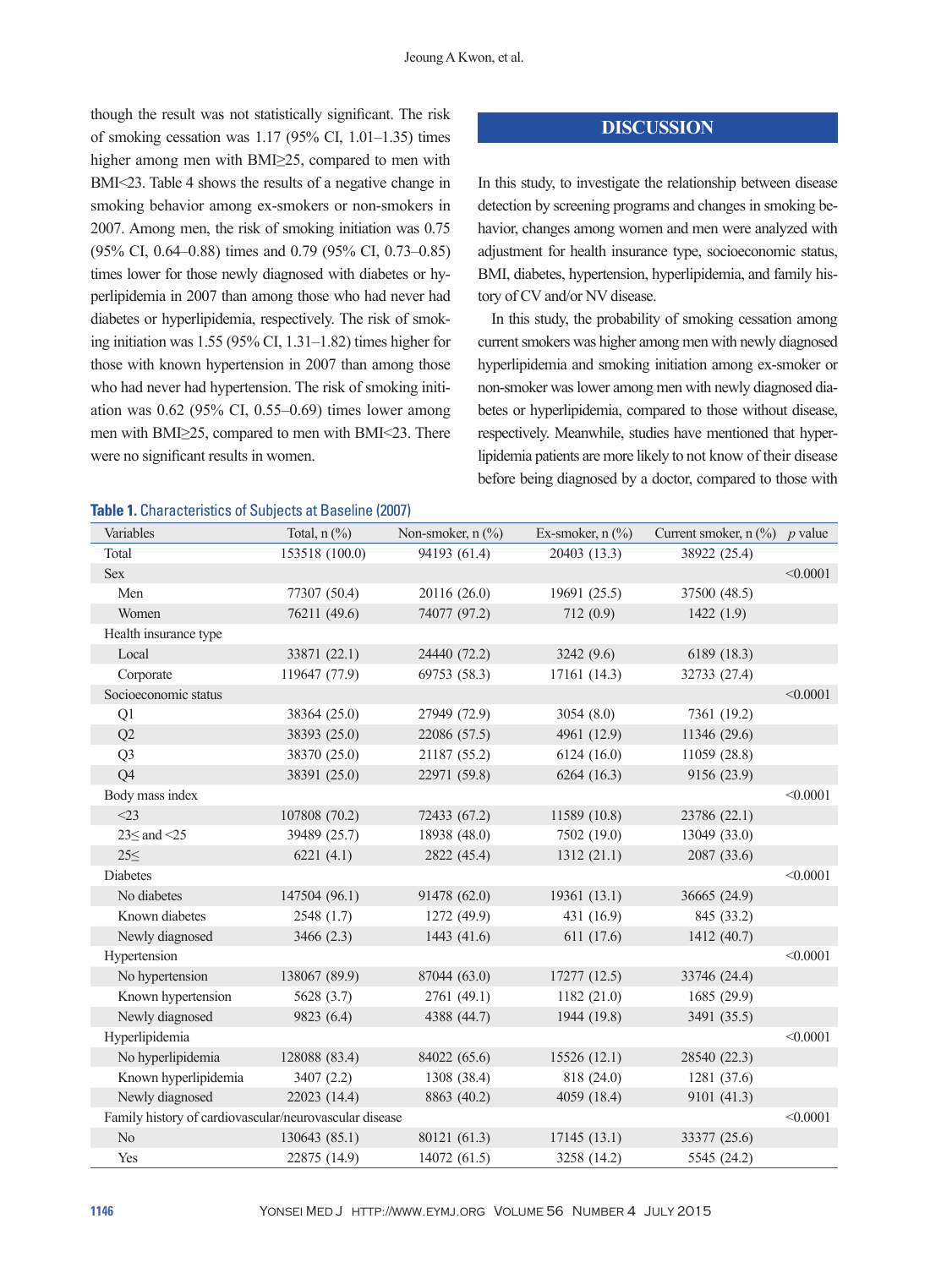diabetes or hypertension.<sup>18,19</sup> In the present study, the number of people who were newly diagnosed with hyperlipidemia was greater than those newly diagnosed with diabetes or hypertension. Among 153518 individuals, 22023 (14.4%) were newly diagnosed with hyperlipidemia, while only 3466 (2.3%) and 9823 (6.4%) were newly diagnosed with diabetes

#### **Table 2.** Changes in Smoking Behavior during the Study Period

|                | 2007          | 2009                          |                      |  |  |
|----------------|---------------|-------------------------------|----------------------|--|--|
| Category       |               | No (non-smoker $&$ ex-smoker) | Yes (current smoker) |  |  |
|                | $n=153518(%)$ | $n=77307(%)$                  | $n=76211(%)$         |  |  |
| Non-smoker     |               |                               |                      |  |  |
| Total          | 94193 (100.0) | 91964 (97.6)                  | 2229(2.4)            |  |  |
| Men            | 20116 (21.4)  | 18207 (90.5)                  | 1909 (9.5)           |  |  |
| Women          | 74077 (78.6)  | 73757 (99.6)                  | 320(0.4)             |  |  |
| Ex-smoker      |               |                               |                      |  |  |
| Total          | 20403 (100.0) | 17106 (83.8)                  | 3297 (16.2)          |  |  |
| Men            | 19691 (96.5)  | 16550(84.1)                   | 3141 (16.0)          |  |  |
| Women          | 712(3.5)      | 556 (78.1)                    | 156(21.9)            |  |  |
| Current smoker |               |                               |                      |  |  |
| Total          | 38922 (100.0) | 5063(13.0)                    | 33859 (87.0)         |  |  |
| Men            | 37500 (96.3)  | 4802 (12.8)                   | 32698 (87.2)         |  |  |
| Women          | 1422(3.7)     | 261 (18.4)                    | 1161(81.7)           |  |  |

### **Table 3.** Risk of Positive Change in Smoking Behavior for Current Smokers in 2007\*

| Variable                                               | Men       |               |               | Women     |               |                    |
|--------------------------------------------------------|-----------|---------------|---------------|-----------|---------------|--------------------|
|                                                        | <b>OR</b> | 95% CI        | $p$ for trend | <b>OR</b> | 95% CI        | $\n  p $ for trend |
| Health insurance type                                  |           |               |               |           |               |                    |
| Local                                                  | 1.00      |               | 0.950         | 1.00      |               | 0.019              |
| Corporate                                              | 1.00      | $0.92 - 1.09$ |               | 0.72      | $0.55 - 0.95$ |                    |
| Socioeconomic status                                   |           |               |               |           |               |                    |
| Q1                                                     | 1.00      |               |               | 1.00      |               |                    |
| Q2                                                     | 1.00      | $0.91 - 1.11$ | 0.389         | 1.24      | $0.88 - 1.74$ | 0.320              |
| Q <sub>3</sub>                                         | 0.83      | $0.75 - 0.91$ |               | 0.92      | $0.62 - 1.37$ |                    |
| Q4                                                     | 0.71      | $0.64 - 0.78$ |               | 0.85      | $0.57 - 1.27$ |                    |
| Body mass index                                        |           |               |               |           |               |                    |
| $<$ 23                                                 | 1.00      |               |               | 1.00      |               |                    |
| $23<$ and $<$ 25                                       | 0.93      | $0.87 - 0.99$ | 0.906         | 1.07      | $0.72 - 1.58$ | 0.681              |
| $25 \le$                                               | 1.17      | $1.01 - 1.35$ |               | 1.13      | $0.49 - 2.63$ |                    |
| <b>Diabetes</b>                                        |           |               |               |           |               |                    |
| No diabetes                                            | 1.00      |               |               | 1.00      |               |                    |
| Known diabetes                                         | 1.33      | $1.05 - 1.68$ | 0.114         | 0.97      | $0.38 - 2.47$ | 0.554              |
| Newly diagnosed                                        | 1.08      | $0.91 - 1.27$ |               | 1.77      | $0.40 - 7.93$ |                    |
| Hypertension                                           |           |               |               |           |               |                    |
| No hypertension                                        | 1.00      |               |               | 1.00      |               |                    |
| Known hypertension                                     | 1.01      | $0.86 - 1.18$ | 0.288         | 1.84      | $0.73 - 4.64$ | 0.303              |
| Newly diagnosed                                        | 1.06      | $0.95 - 1.19$ |               | 0.56      | $0.29 - 1.09$ |                    |
| Hyperlipidemia                                         |           |               |               |           |               |                    |
| No hyperlipidemia                                      | 1.00      |               |               | 1.00      |               |                    |
| Known hyperlipidemia                                   | 0.96      | $0.81 - 1.14$ | 1.091         | 0.52      | $0.15 - 1.75$ | 0.253              |
| Newly diagnosed                                        | 1.11      | $1.03 - 1.20$ |               | 1.40      | $0.84 - 2.33$ |                    |
| Family history of cardiovascular/neurovascular disease |           |               |               |           |               |                    |
| No                                                     | 1.00      |               | 0.556         | 1.00      |               | 0.243              |
| Yes                                                    | 0.97      | $0.89 - 1.06$ |               | 0.82      | $0.59 - 1.14$ |                    |

OR, odds ratio; CI, confidence interval.

\*Positive change: change to ex-smoker in 2009 among current smokers in 2007.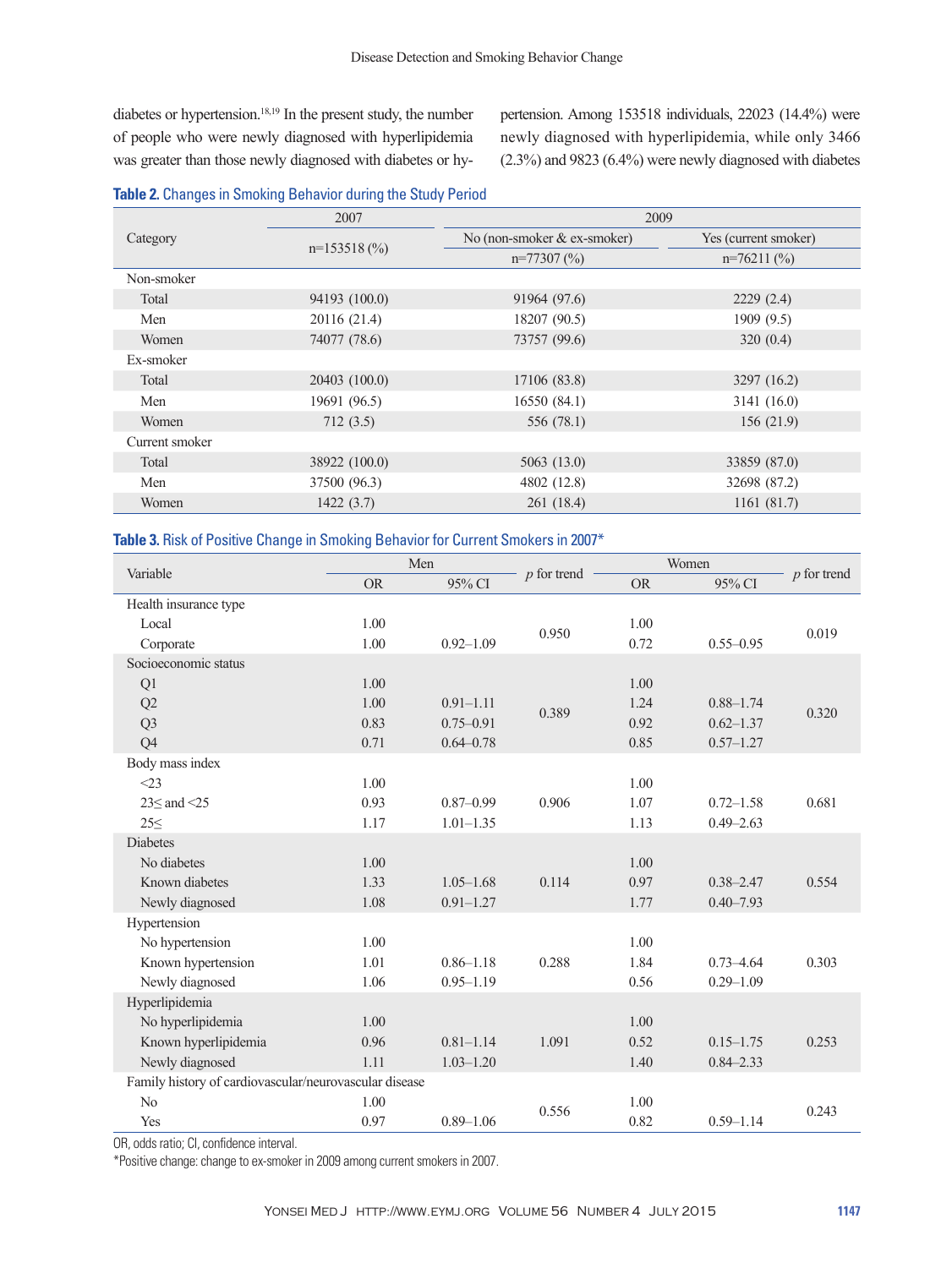|                                                        | Men       |               |               | Women     |                |               |
|--------------------------------------------------------|-----------|---------------|---------------|-----------|----------------|---------------|
| Variable                                               | <b>OR</b> | 95% CI        | $p$ for trend | <b>OR</b> | 95% CI         | $p$ for trend |
| Health insurance type                                  |           |               |               |           |                |               |
| Local                                                  | 1.00      |               | < 0.0001      | 1.00      |                | < 0.0001      |
| Corporate                                              | 0.85      | $0.78 - 0.93$ |               | 3.16      | $2.63 - 3.80$  |               |
| Socioeconomic status                                   |           |               |               |           |                |               |
| Q1                                                     | 1.00      |               |               | 1.00      |                |               |
| Q2                                                     | 1.02      | $0.93 - 1.12$ |               | 1.12      | $0.89 - 1.39$  |               |
| Q <sub>3</sub>                                         | 1.26      | $1.15 - 1.38$ | 0.030         | 1.64      | $1.26 - 2.13$  | < 0.0001      |
| Q <sub>4</sub>                                         | 1.06      | $0.97 - 1.16$ |               | 2.81      | $2.10 - 3.75$  |               |
| Body mass index                                        |           |               |               |           |                |               |
| $<$ 23                                                 | 1.00      |               |               | 1.00      |                |               |
| $23 \leq$ and $\leq 25$                                | 0.98      | $0.92 - 1.05$ | < 0.0001      | 0.98      | $0.77 - 1.25$  | 0.960         |
| $25 \le$                                               | 0.62      | $0.55 - 0.69$ |               | 1.02      | $0.58 - 1.80$  |               |
| <b>Diabetes</b>                                        |           |               |               |           |                |               |
| No diabetes                                            | 1.00      |               |               | 1.00      |                |               |
| Known diabetes                                         | 1.04      | $0.83 - 1.31$ | < 0.0001      | 0.64      | $0.32 - 1.26$  | 0.954         |
| Newly diagnosed                                        | 0.75      | $0.64 - 0.88$ |               | 0.70      | $0.36 - 1.37$  |               |
| Hypertension                                           |           |               |               |           |                |               |
| No hypertension                                        | 1.00      |               |               | 1.00      |                |               |
| Known hypertension                                     | 1.55      | $1.31 - 1.82$ | 0.094         | 1.00      | $0.56 - 1.76$  | 0.683         |
| Newly diagnosed                                        | 1.02      | $0.92 - 1.13$ |               | 0.90      | $0.57 - 1.43$  |               |
| Hyperlipidemia                                         |           |               |               |           |                |               |
| No hyperlipidemia                                      | 1.00      |               |               | 1.00      |                |               |
| Known hyperlipidemia                                   | 1.20      | $0.99 - 1.46$ | < 0.0001      | 2.71      | $0.66 - 11.08$ | 0.099         |
| Newly diagnosed                                        | 0.79      | $0.73 - 0.85$ |               | 0.74      | $0.55 - 1.01$  |               |
| Family history of cardiovascular/neurovascular disease |           |               |               |           |                |               |
| No                                                     | 1.00      |               | < 0.0001      | 1.00      |                | 0.070         |
| Yes                                                    | 1.32      | $1.21 - 1.45$ |               | 1.29      | $0.98 - 1.69$  |               |

**Table 4.** Risk of Negative Change in Smoking Behavior for Ex- or Non-Smokers in 2007\*

OR, odds ratio; CI, confidence interval.

\*Negative change: change to current smoker in 2009 among ex-smokers or non-smokers in 2007.

and hypertension, respectively. According to Omboni, et al.,<sup>19</sup> awareness of the presence of CV risk factors among individuals newly diagnosed with hypertension, diabetes, or hyperlipidemia differs significantly: in their study, 44.5% of people diagnosed with hyperlipidemia, 22.7% with hypertension, and 3.5% with diabetes were not aware of their condition. Therefore, differences in a lack of awareness of existing disease may influence rates of change in smoking behaviors for individual conditions. Additionally, according to BMI, the risk of smoking initiation was lower and the risk of cessation was higher among men with a BMI≥25, compared to those with BMI<23, similar to results reported by Lee, et al.;<sup>20</sup> in their study, among individuals who successfully quit smoking, 72.4% had a BMI≥23.

In 2010, smoking rates among men and women in Korea were 48.3% and 6.3%, respectively.<sup>21</sup> According to the Organization for Economic Co-operation and Development (OECD), the average smoking rates among men and women were 27.5% and 17.5%, respectively, in 2011.22 According to the OECD Factbook 2011–2012: Economic, Environmental and Social Statistics, the difference in smoking rates between men and women was larger in Korea than in other OECD country.22 The sex-based difference in smoking behavior for Korea is related to many variables, including gender roles, social norms,17 and other cultural and economic factors.23 For instance, marriage status affects this difference in Asian, but not European, countries.<sup>1,17</sup> In addition, cigarette use is acceptable under cultural norms for men in social and business settings.<sup>24</sup> However, in women, smoking is considered to be against cultural norms.24 Previously, according to a transtheoretical model, Audrain, et al.<sup>25</sup> noted gender differences in smoking behavior changes: gender differences were discovered for several stages of smoking behavior change, such as ready to quit smoking, perceived benefits and cost of smoking, and self-efficacy. For these reasons, our analysis of changes in smoking behavior was stratified by sex.